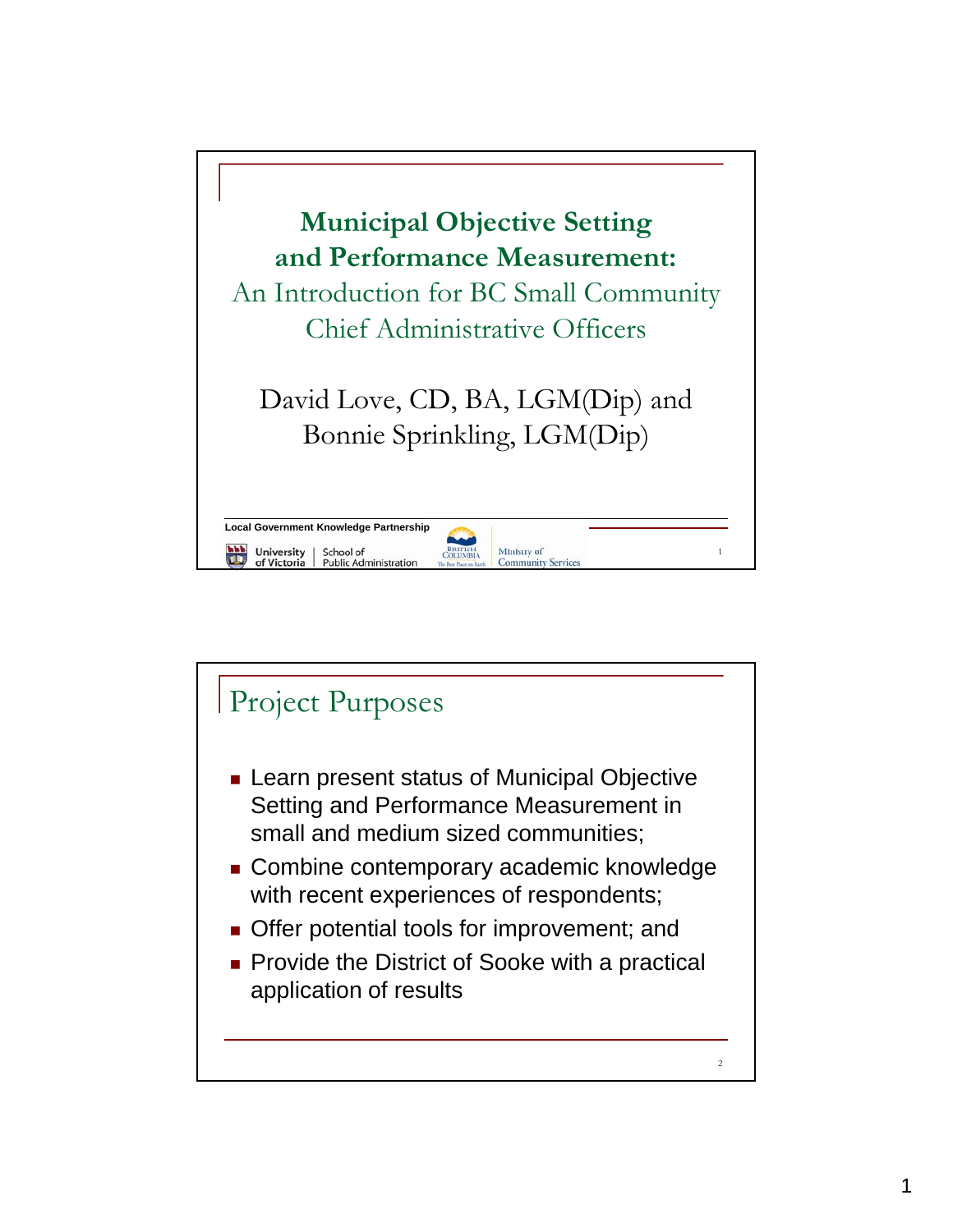## **PROJECT STRUCTURE AND METHODOLOGY:**

- **Review references;**
- Design questionnaire;
- Collate/analyze responses;
- Suggest **introductory** MOS&PM system;
- Design presentations for Sooke council, senior staff and residents; senior staff and

3

- Submit for instructor scrutiny; and
- Amend as necessary.

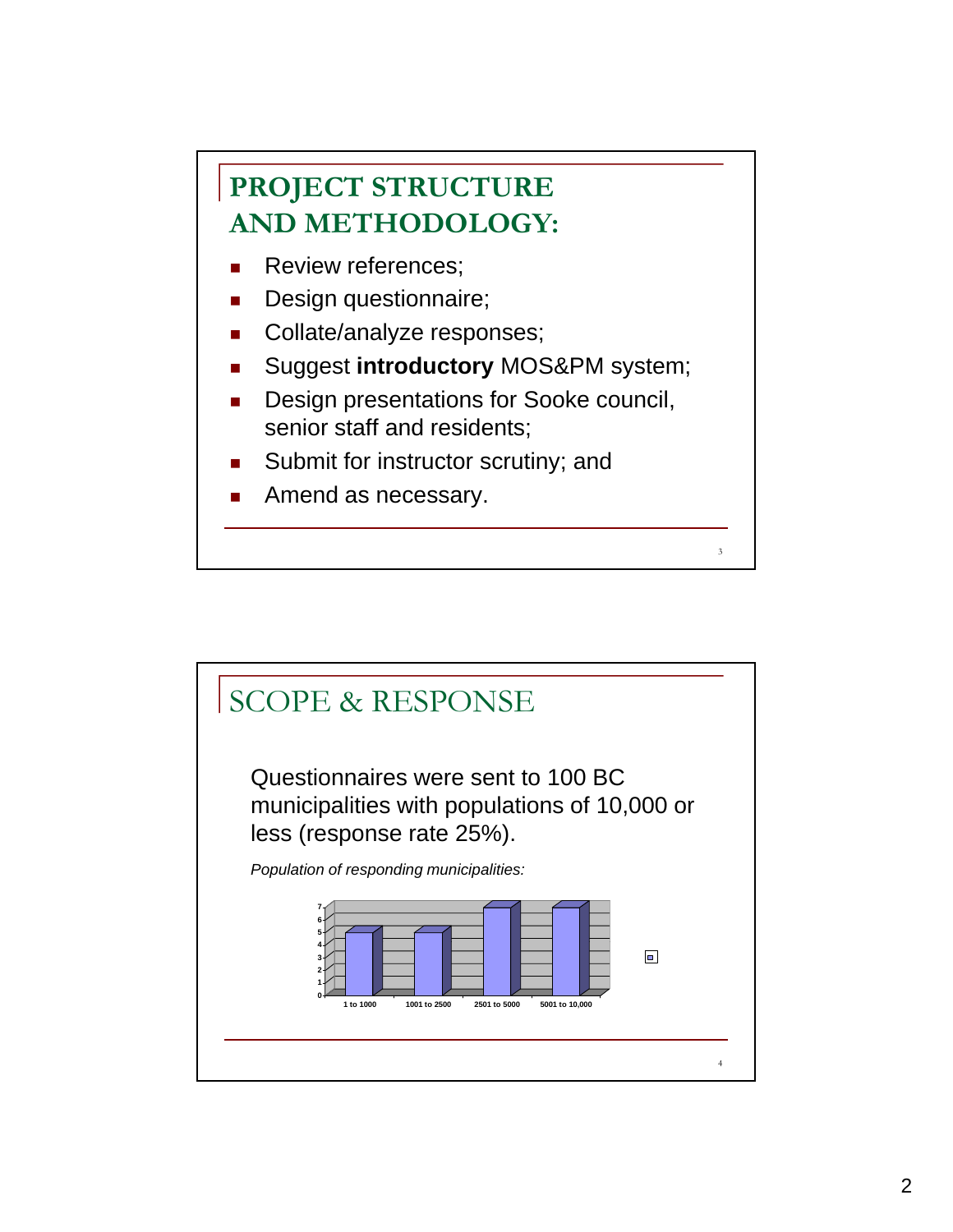

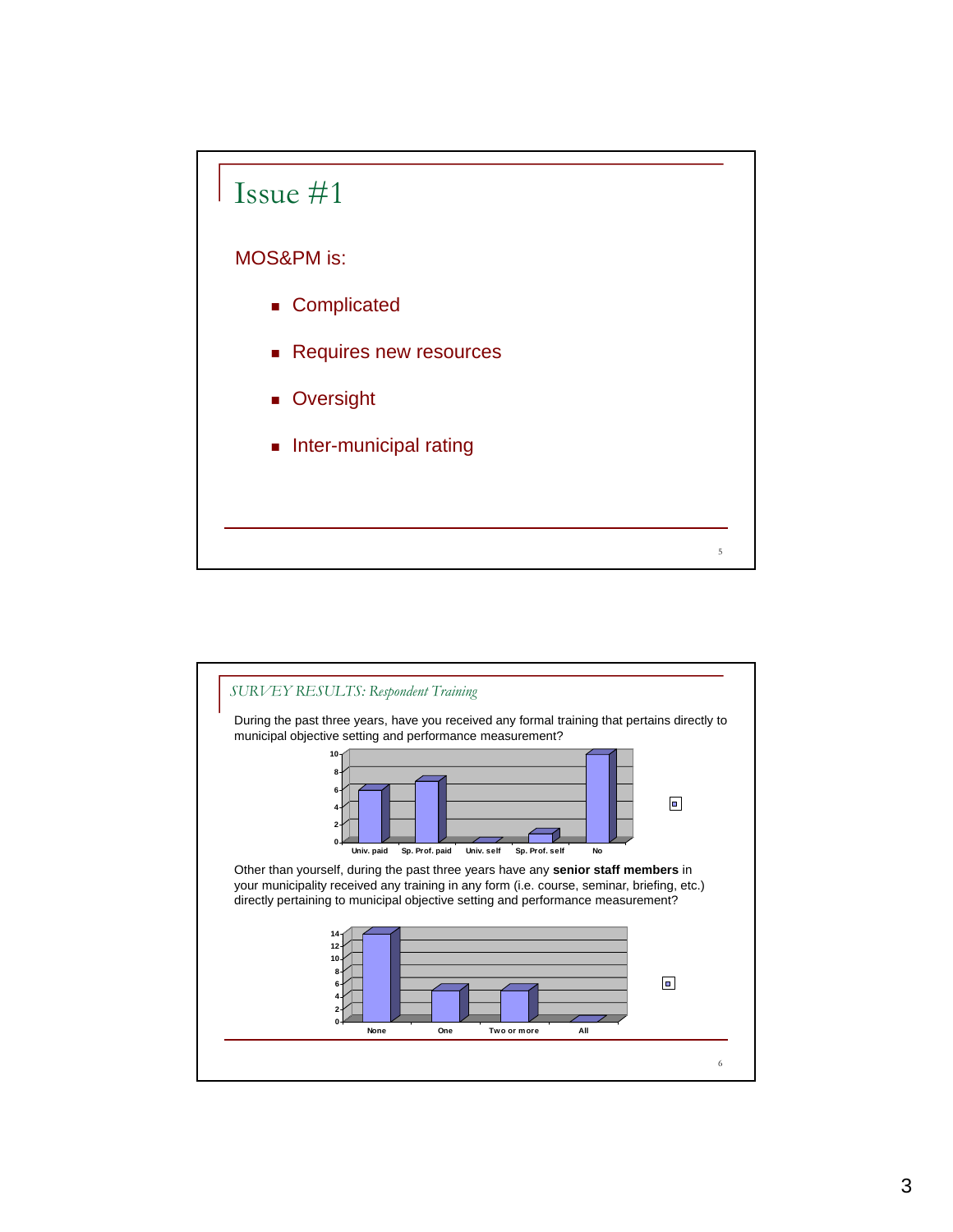

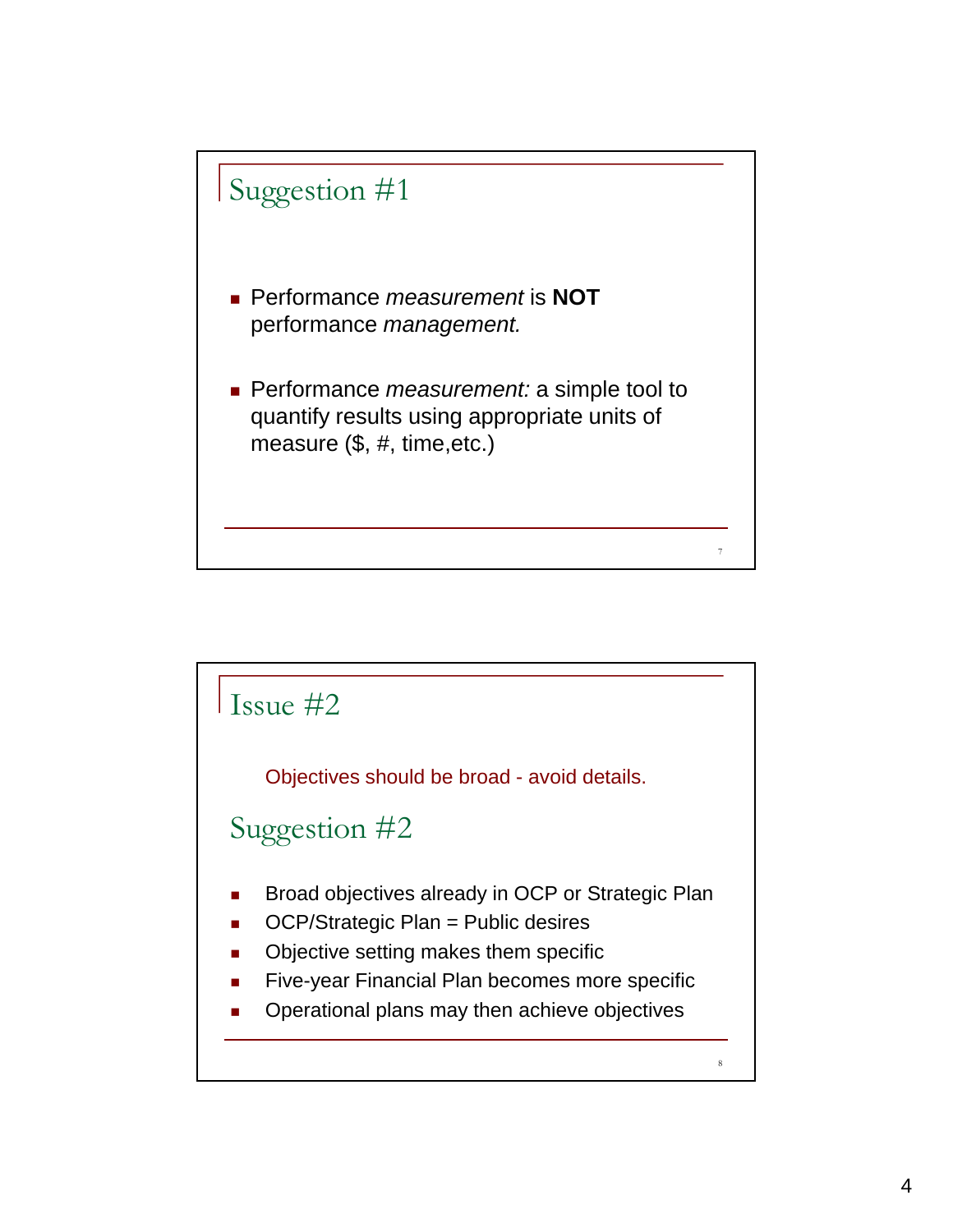

- **IDENTIFY target population;**
- **s** Specify **direction** of effects;
- **s** Specify **magnitude** of change;
- **s** Specify **time frame**; and
- Be measurable.



9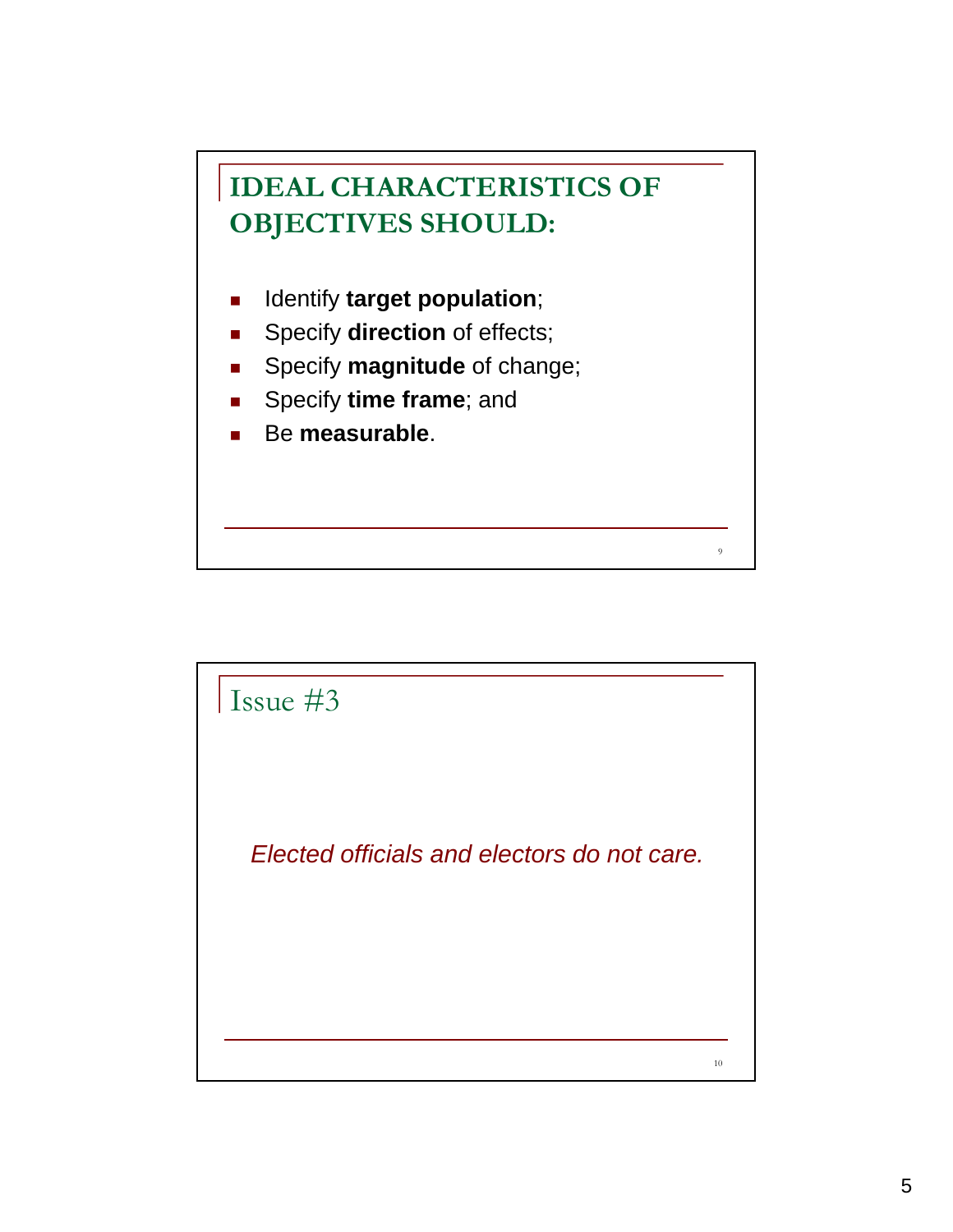

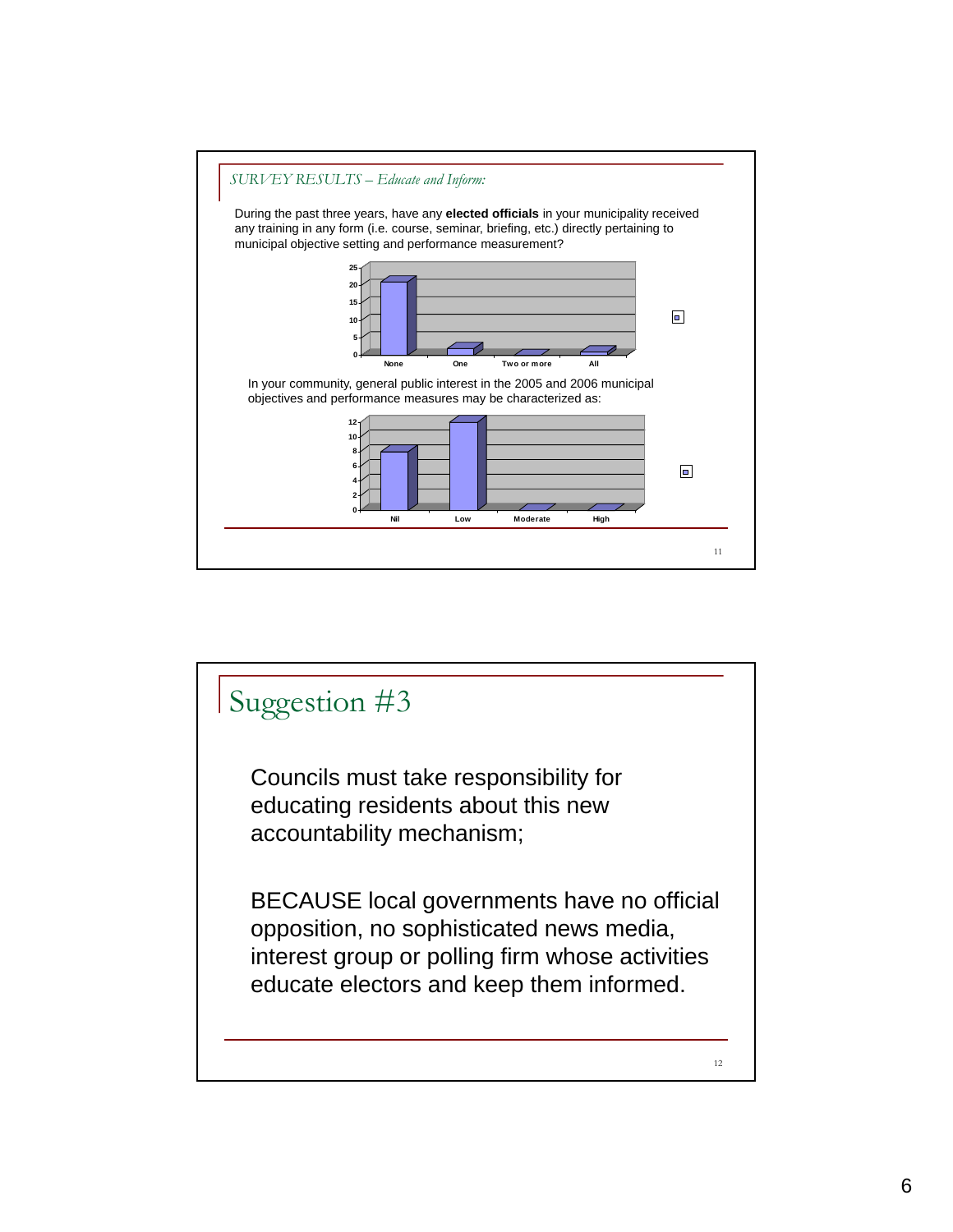

- 1. Performance measurement is NOT performance management (KIS);
- 2. Objective setting should be specific;
- <sup>3</sup> Council must ensure that they and the . Council must ensure that they and thepublic are educated and informed.

13

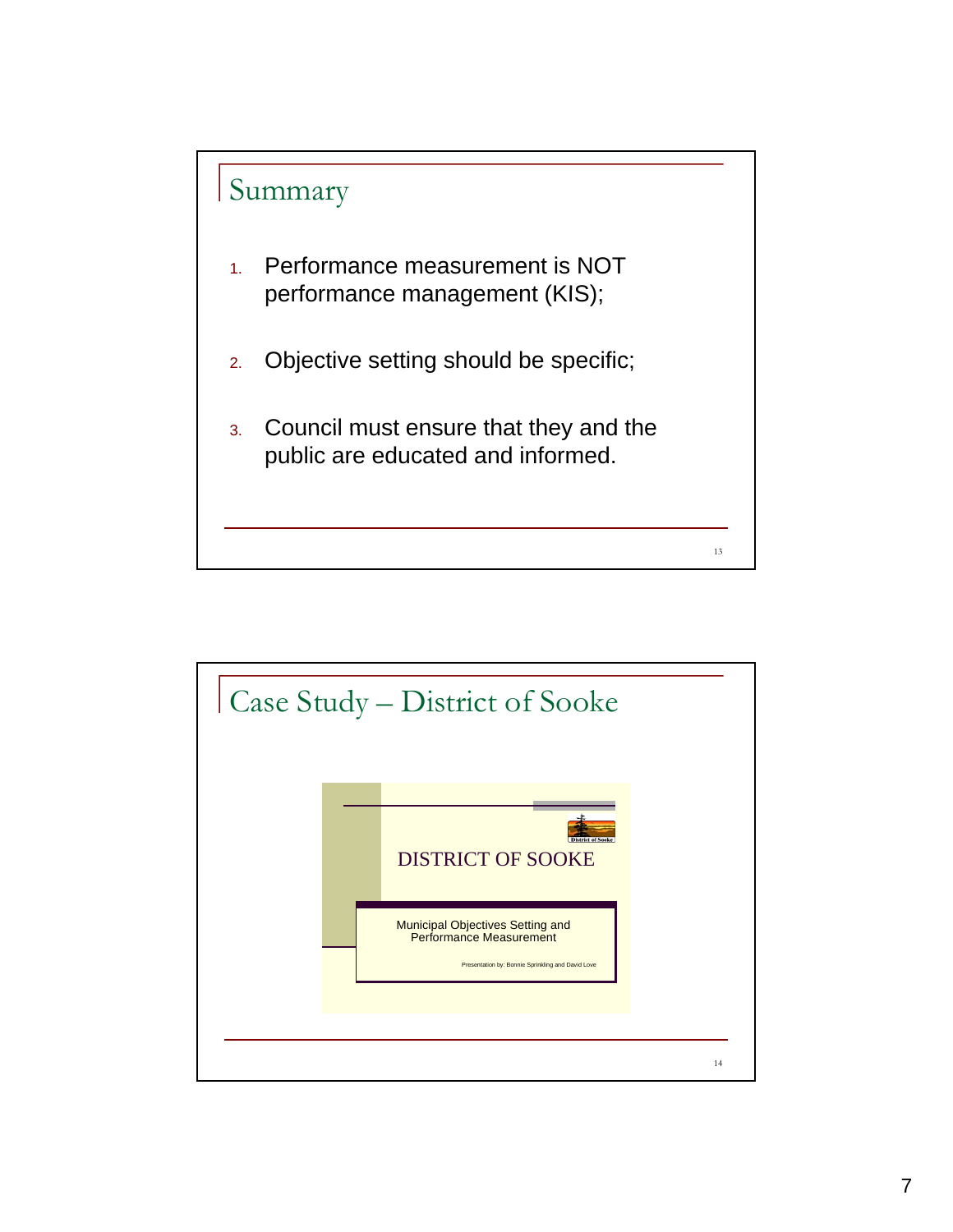